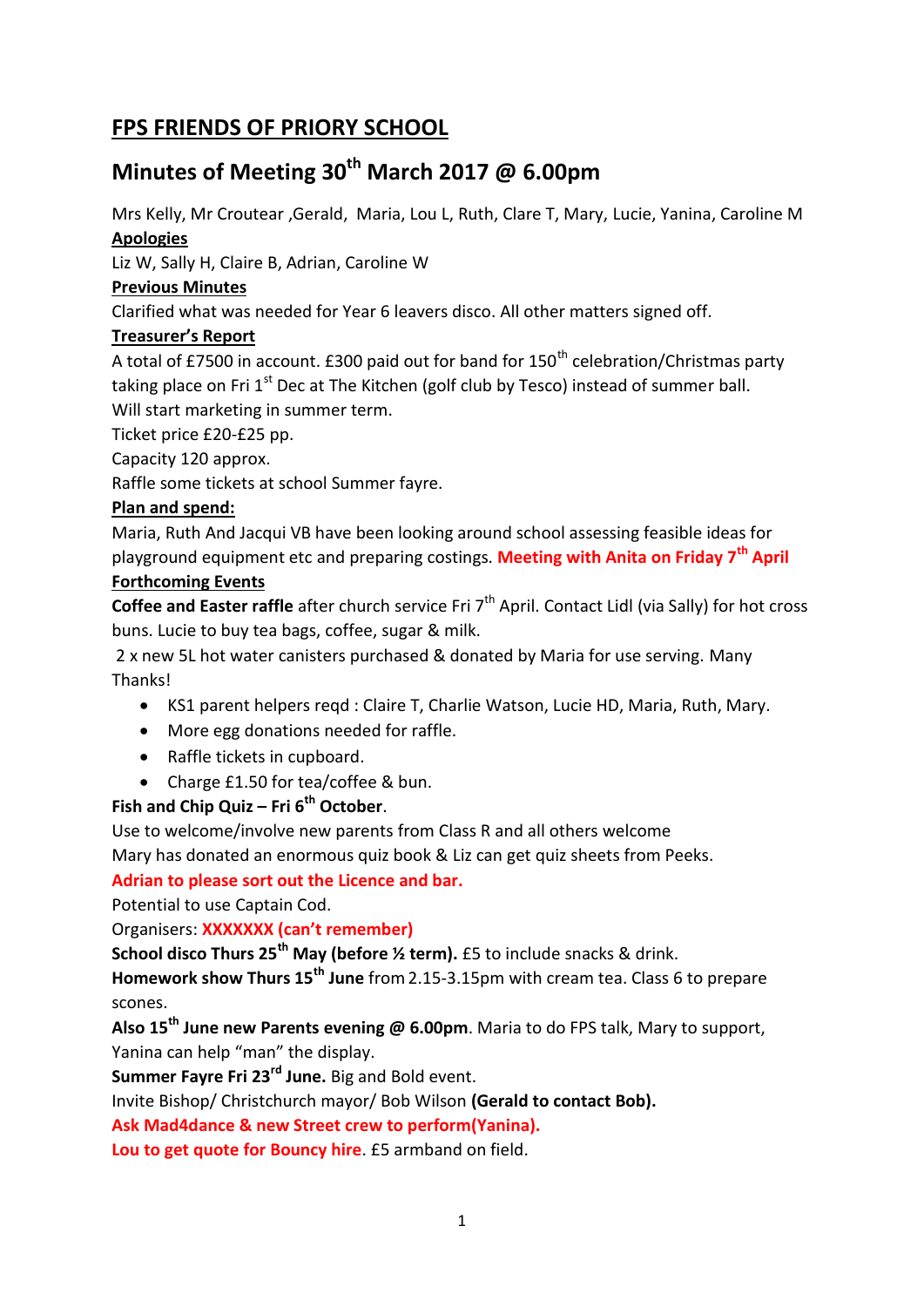Claire B to update on memorabilia collected to date as well as old school pupils to invite.

**Lucie Holt-Davies Contact Red House museum or Beaulieu** to borrow Victorian costumes for photo booth.

Football or golf on infant playground.

Also Year 6 with games from shed and outside stalls.

### **Lou to cut triangles on white material hand to school after easter break** for each child to

decorate as a Golden Time activity to use as bunting for fence.

Find previous home-made bunting in FPS shed.

Need advance rota for adult helpers on the field.

#### **Plan and Spend Committee Update**

Previously agreed £5000 to spend on outdoor equipment.

Coloured canopy to be priced up.

Working on costings of Monkey Bars & Play Trail regeneration.

Quote in for Traverse wall and blackboards.

Traverse wall approx. 7m length in front of chain link fence bordering neighbour. Adaptable for KS1 & 2. See one at St Katherine's school.

Blackboards to be large outdoor ones. Price for 2. Vince has since said that he can make boards but we can save money if we paint ourselves.

Astroturf too expensive at the moment.

Looking at prices for black matting for grass to grow through in surrounding areas.

Keen for low level plastic sheds to keep equipment in for KS1.

KS2 wish for covered/moveable ping pong tables (also use as outdoor tables), keep outside Class 1.

**Clare T to look into approaching** Bournemouth airport/Aviva/Round Table to help fund. Need to develop a maintenance programme for school to use to keep up standards of existing play equipment with comprehensive list of everything involved to be included. Perhaps have a Parents Working Party to help. IE for painting planters, planting up the swans.

**Lou/Theo to make signs for 3 x large planters** to display school values (Love,

Forgiveness,Respect).

Caroline to get £300 from FPS to fill planters (use Redcliffe or Stewarts).

**Gerald to price** up primer and paints for iron railings.

**Vince to give Yanina** a list/contact of special railing paint used on shipping containers that we can order ourselves for Working Party to paint (much more long lasting and colours permanently available over time).

#### **Outdoor equipment planning**

Seating: Could we build more seating for outside area? **Lou to ask Theo to look into this and devise a plan for seating.**

Other items for immediate spend:

Goal posts (**Ruth)**

Table tennis table (**Ruth)**

Low sheds and play equipment (**Ruth)**

Revamp the planters (**Caroline/Mary/work party to paint**)

Seating (**Theo**)